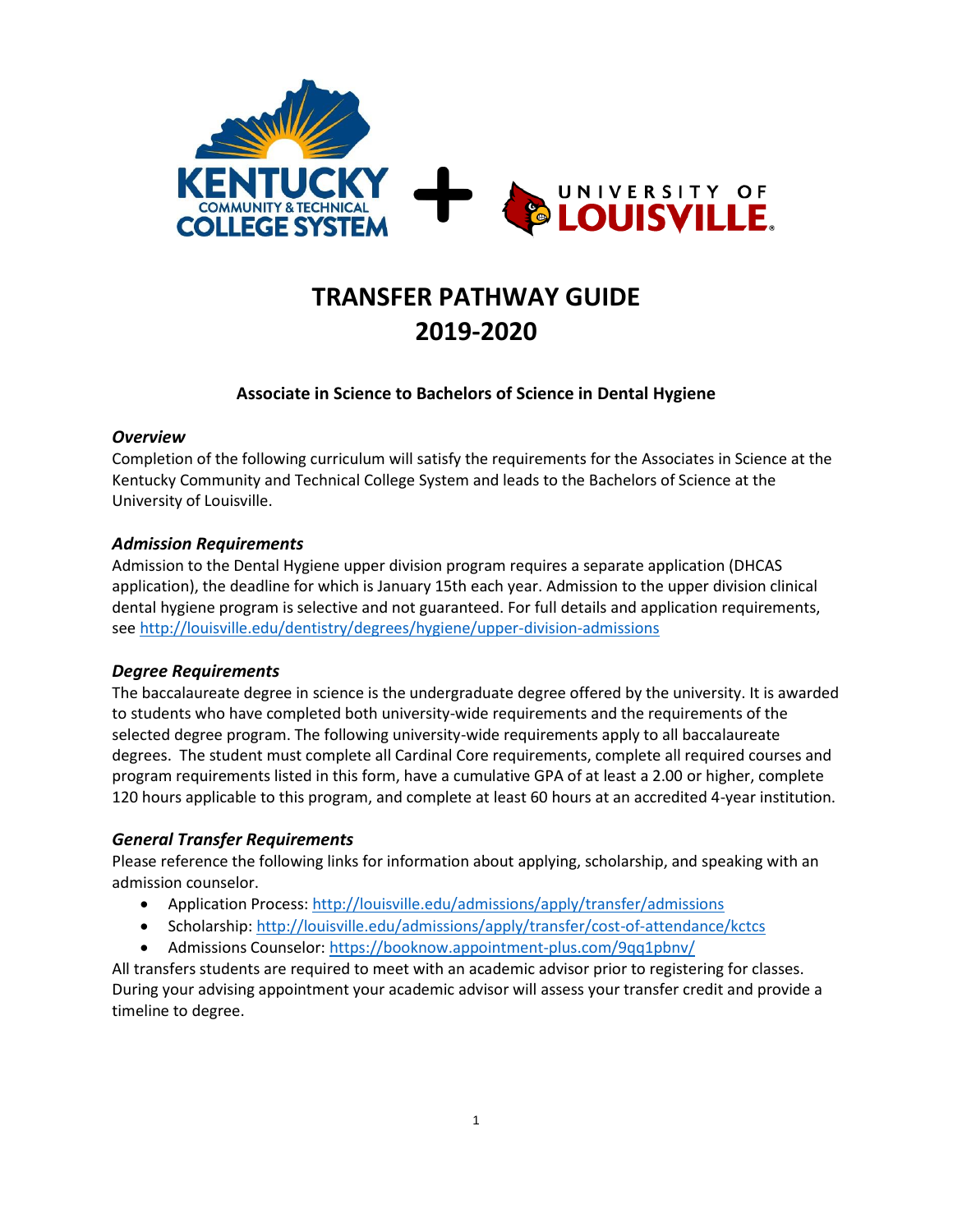### **KCTCS AS to University of Louisville- BS in Dental Hygiene CHECKLIST**

#### **Kentucky Community and Technical College System**

| <b>KCTCS</b><br>Course | <b>Course or Category</b>                      | <b>Credits</b> | <b>UofL</b><br>Course | <b>Completed</b> |
|------------------------|------------------------------------------------|----------------|-----------------------|------------------|
| <b>ENG 101</b>         | Writing I                                      | 3              | <b>ENGL 101</b>       |                  |
| <b>ENG 102</b>         | Writing II                                     | 3              | <b>ENGL 102</b>       |                  |
| <b>COM XXX</b>         | <b>Oral Communication-</b>                     | 3              | COMM 111,             |                  |
|                        | COM 18, 205 or COM 252                         |                | 112, or 215           |                  |
| <b>PSY 110</b>         | <b>General Psychology</b>                      | 3              | <b>PSYC 201</b>       |                  |
| SOC XXX                | Social Behavioral Science                      | 3              | SOC 201, 203,         |                  |
|                        | SOC 101, 151, or 152                           |                | or 202                |                  |
| <b>HIS XXX</b>         | Heritage HIS 101, 102, 108 or 109              | 3              | HIST 101, 102,        |                  |
|                        |                                                |                | 211, or 212           |                  |
| ART, MUS<br>or THA XXX | Any Arts GEN/ED                                | 3              | A/H XXX               |                  |
| <b>BIO</b>             | Introduction to Biology w/lab                  | 4              | BIOL 102 and          |                  |
| 112/113                |                                                |                | 104                   |                  |
| <b>CHE 140</b>         | <b>Introductory General Chemistry</b>          | 3              | <b>CHEM 101</b>       |                  |
| <b>MAT 146</b>         | Math Gen Ed                                    | 3              | <b>MATH XXX</b>       |                  |
| or higher              |                                                |                |                       |                  |
| STA 220*               | <b>Statistics</b>                              | 3              | <b>MATH 109</b>       |                  |
|                        | <b>Subtotal General Education Core Courses</b> | 34             |                       |                  |

#### **Category 1: KCTCS General Education Core Requirements (33 hours)**

\*Requisite is MAT 150 or consent from instructor

TBS XXX means to be selected by KCTCS student.

TBD XXX means to be determined by the University of Louisville based on course selected.

One of these courses must be selected from the KCTCS identified Cultural Studies course list, indicate by placing (CS) next to the course name in Category 1 or 2 table.

**Category 2: KCTCS As Requirements (6 hours)**

| <b>KCTCS</b><br>Course | <b>Course or Category</b>                 | <b>Credits</b> | UofL<br><b>Course</b> | Completed |
|------------------------|-------------------------------------------|----------------|-----------------------|-----------|
| <b>BIO 137</b>         | Human Anatomy & Physiology I              |                | BIOL 260, 261         |           |
| <b>BIO 139</b>         | Human Anatomy & Physiology II             |                | and 262               |           |
|                        | <b>Subtotal AA/AS Requirement Courses</b> |                |                       |           |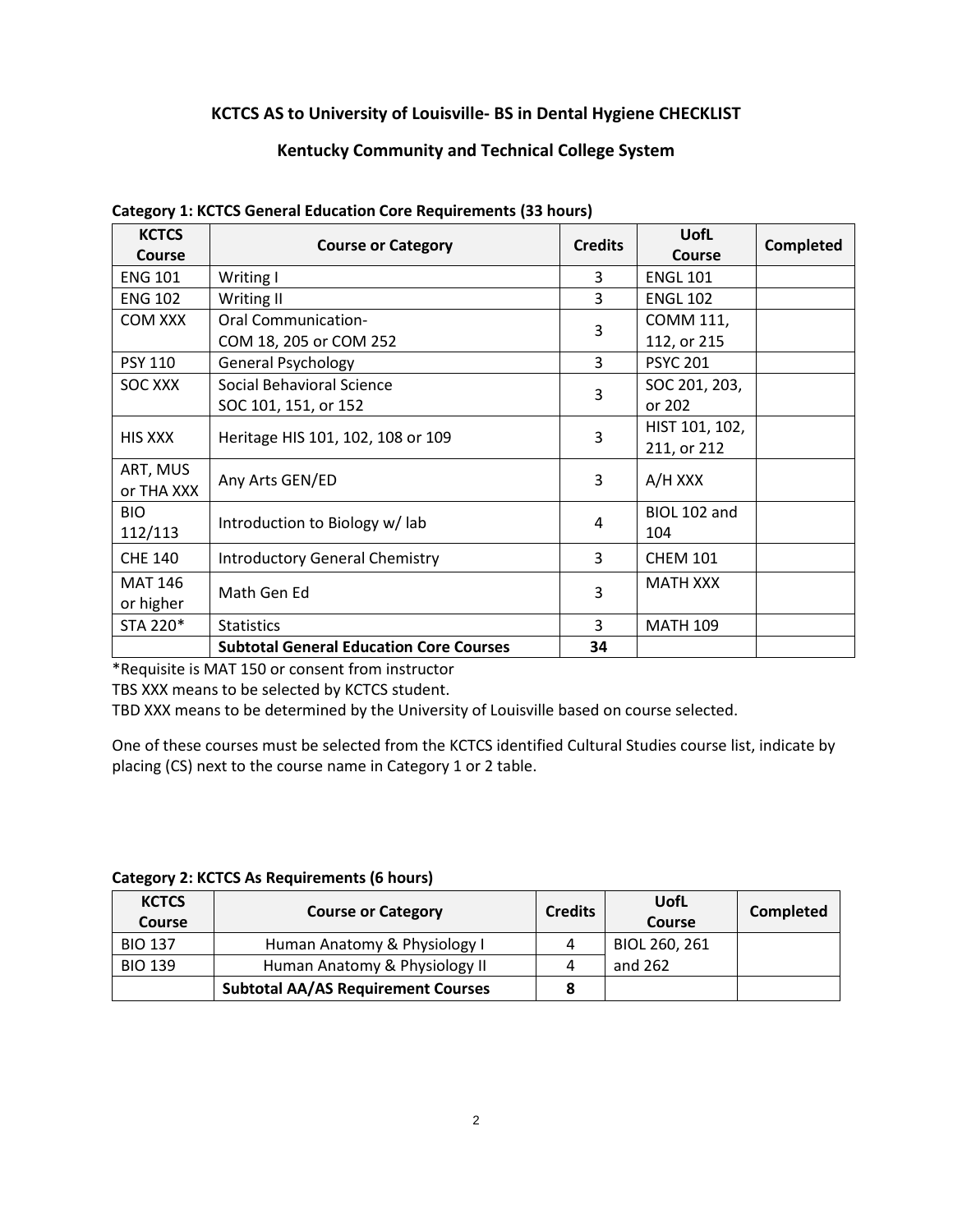# **Category 3: KCTCS Electives (21 hours)**

| <b>KCTCS</b><br>Course | <b>Course or Category</b>               | <b>Credits</b> | UofL<br>Course | <b>Completed</b> |
|------------------------|-----------------------------------------|----------------|----------------|------------------|
| <b>CIT 105</b>         | Digital Literacy or IC3 Fast track test | $0 - 3$        | Elective       |                  |
| <b>FYE 105</b>         | First-Year Experience                   | 3              | <b>GEN 101</b> |                  |
| <b>NFS 101</b>         | <b>Human Nutrition and Wellness</b>     | 3              | <b>HSS 303</b> |                  |
| <b>BIO 225</b>         | <b>Medical Microbiology</b>             | 4              | BIOL 257 & 258 |                  |
| TBS XXX                | Humanities GEN/ED-CS                    | 3              | <b>HUM XXX</b> |                  |
| <b>TBS XXX</b>         | Any college level course                | 3              | Elective       |                  |
|                        | Any college level course                | $(2-3)$        | Elective       |                  |
|                        | If "0" hrs. earned for Digital Literacy |                |                |                  |
|                        | <b>Subtotal Elective Courses</b>        | 18             |                |                  |
|                        | <b>TOTAL Associate Degree Hours</b>     | 60             |                |                  |

# **University of Louisville**

# **Major Requirements for Dental Hygiene**

| UofL<br>Course  | <b>Course</b>                                               | <b>Credits</b> | <b>KCTCS</b><br>Course | <b>Taken at</b><br><b>KCTCS</b> |
|-----------------|-------------------------------------------------------------|----------------|------------------------|---------------------------------|
| <b>DHED 301</b> | Dental Hygiene Theory I                                     | 3              |                        |                                 |
| <b>DHED 302</b> | Dental Hygiene Principles of Practice I                     | $\overline{2}$ |                        |                                 |
| <b>DHED 303</b> | Dental Anatomy                                              | $\overline{2}$ |                        |                                 |
| <b>DHED 304</b> | Radiography                                                 | $\overline{2}$ |                        |                                 |
| <b>DHED 305</b> | Structural Biology of Head and Neck                         | 3              |                        |                                 |
| <b>DHED 306</b> | <b>Physical Diagnosis and Medical</b><br>Management         | 3              |                        |                                 |
| <b>DHED 308</b> | Pre-Clinical Radiography                                    | $\mathbf{1}$   |                        |                                 |
| <b>DHED 309</b> | <b>General and Oral Pathology</b>                           | 3              |                        |                                 |
| <b>DHED 310</b> | Periodontology                                              | 3              |                        |                                 |
| <b>DHED 311</b> | <b>Dental Materials</b>                                     | 3              |                        |                                 |
| <b>DHED 312</b> | <b>Oral Health Education</b>                                | $\overline{2}$ |                        |                                 |
| <b>DHED 313</b> | Dental Hygiene Theory II                                    | 3              |                        |                                 |
| <b>DHED 314</b> | Dental Hygiene Principles of Practice II                    | 3              |                        |                                 |
| <b>DHED 315</b> | Pain and Anxiety Control                                    | 3              |                        |                                 |
| <b>DHED 316</b> | <b>Community Dental Health I</b>                            | $\overline{2}$ |                        |                                 |
| <b>DHED 402</b> | Pharmacology                                                | 3              |                        |                                 |
| <b>DHED 404</b> | <b>Special Needs Patients</b>                               | $\overline{2}$ |                        |                                 |
| <b>DHED 405</b> | <b>Advanced Periodontology I</b>                            | $\mathbf{1}$   |                        |                                 |
| <b>DHED 406</b> | <b>Community Dental Health II</b>                           | $\overline{2}$ |                        |                                 |
| <b>DHED 407</b> | <b>Advanced Technology and Patient Care</b><br>Procedures I | $\overline{2}$ |                        |                                 |
| <b>DHED 408</b> | Dental Hygiene Principles of Practice III                   | 4              |                        |                                 |
| <b>DHED 409</b> | Clinical Radiography I                                      | $\mathbf{1}$   |                        |                                 |
| <b>DHED 403</b> | <b>Evidenced Based Practice</b>                             | $\mathbf{1}$   |                        |                                 |